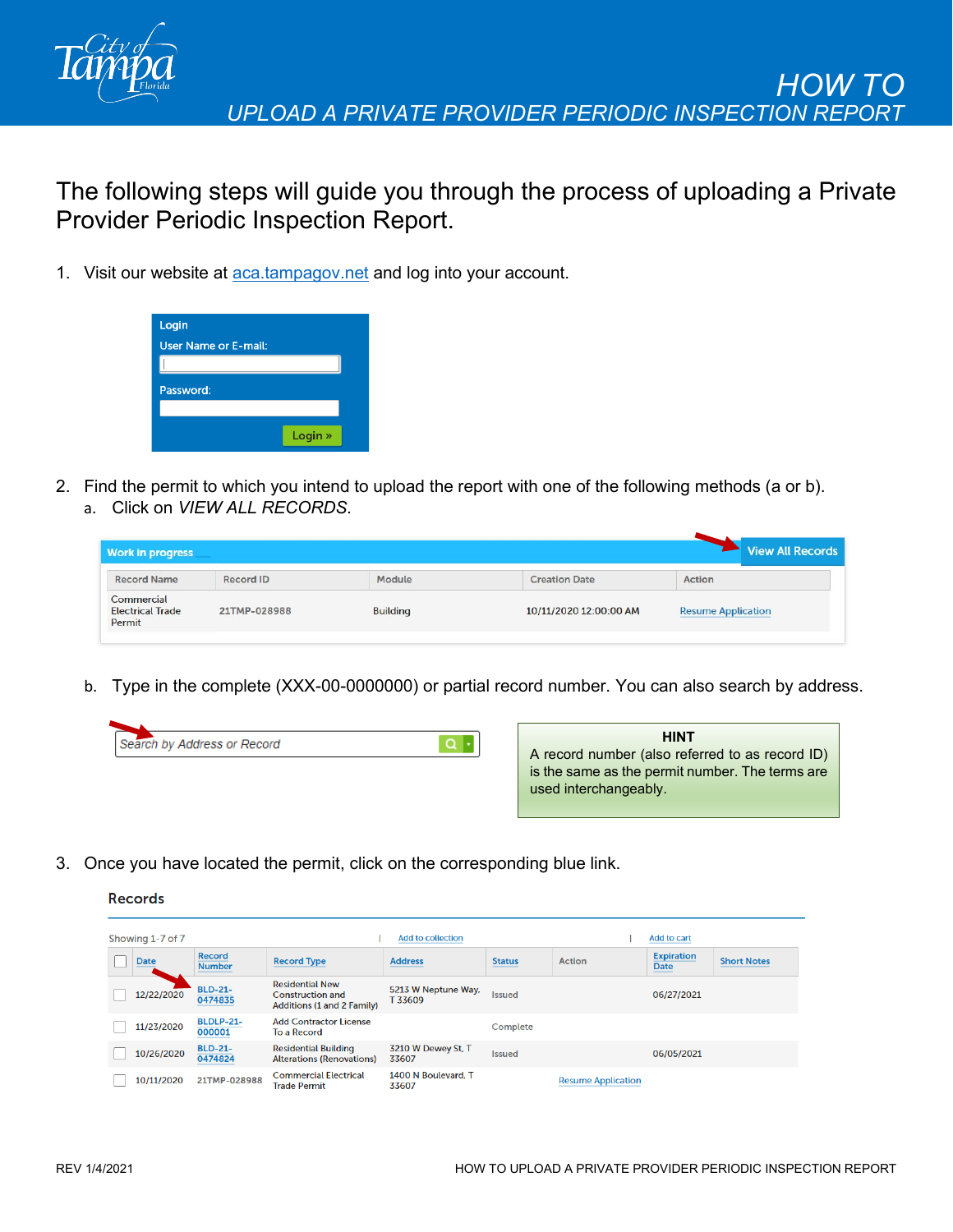4. Verify that the permit number and address is the one for which you intend to upload the report.



5. Click on the *RECORD INFO* tab and select the *ATTACHMENTS* option.

| Record BLD-21-0474835:                                     |                                 |  |  |  |  |  |  |  |
|------------------------------------------------------------|---------------------------------|--|--|--|--|--|--|--|
|                                                            | Residential New Constru         |  |  |  |  |  |  |  |
| <b>Record Status: Issued</b><br>Expiration Date: 06/27/202 |                                 |  |  |  |  |  |  |  |
| Record Info $\blacktriangledown$                           | <b>Plan Room</b>                |  |  |  |  |  |  |  |
| <b>Record Details</b>                                      |                                 |  |  |  |  |  |  |  |
| Processing<br><b>Status</b>                                | is locked by REQUIR             |  |  |  |  |  |  |  |
| <b>Related Records</b>                                     | Certificate of<br>(Required: 2) |  |  |  |  |  |  |  |
| <b>Attachments</b>                                         |                                 |  |  |  |  |  |  |  |
| <b>Inspections</b>                                         | ۱n                              |  |  |  |  |  |  |  |
| <b>Valuation</b><br>Calculator<br>33609                    | Wav                             |  |  |  |  |  |  |  |

6. The screen below will populate. Click on *ADD*.

| <b>Construction Services Division Documents</b> |                                                         |                    |             |                        |                    |               |  |
|-------------------------------------------------|---------------------------------------------------------|--------------------|-------------|------------------------|--------------------|---------------|--|
| The maximum file size allowed is 500 MB.        | html;htm;mht;mhtml are disallowed file types to upload. |                    |             |                        |                    |               |  |
|                                                 |                                                         | <b>Description</b> | <b>Size</b> | <b>Document Status</b> | <b>Status Date</b> | <b>Action</b> |  |
| <b>Name</b>                                     | <b>Type</b>                                             |                    |             |                        |                    |               |  |

7. Click *ADD* again.

**File Upload**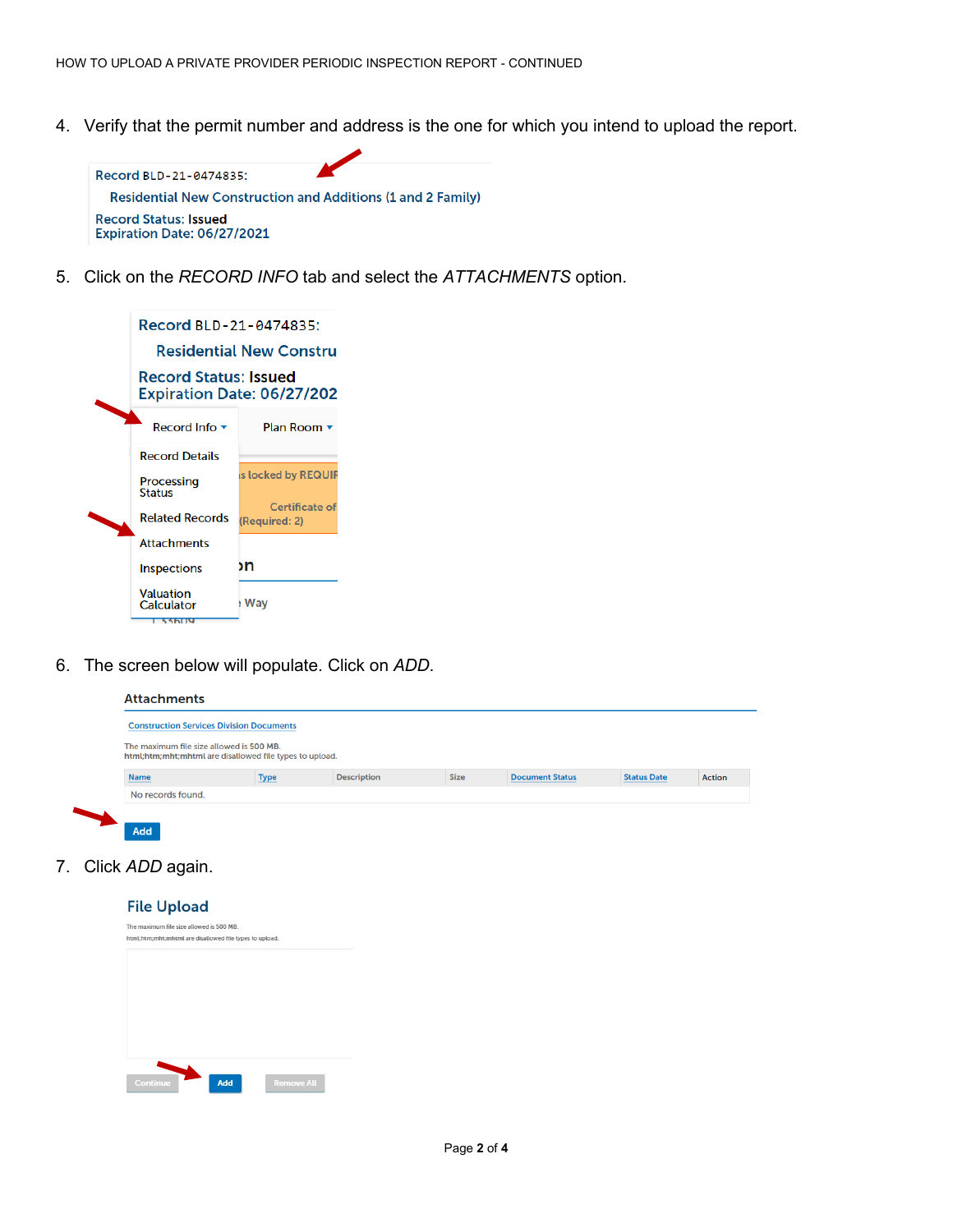8. Locate the report on your PC and click *OPEN*.

| <b>O</b> Open                                      |                     |                                        |                         |                  |                  |      |              |         |                  |     |        | $\times$      |
|----------------------------------------------------|---------------------|----------------------------------------|-------------------------|------------------|------------------|------|--------------|---------|------------------|-----|--------|---------------|
| $\rightarrow$<br>$\leftarrow$<br>$\sim$ $\uparrow$ |                     | $\rightarrow$ This PC > Desktop > TEST |                         |                  |                  |      |              | $\circ$ | Search TEST      |     |        | $\varphi$     |
| Organize $\blacktriangledown$                      | New folder          |                                        |                         |                  |                  |      |              |         |                  | 距 * | $\Box$ | $\bullet$     |
| <b>A</b> Quick access                              | $\hat{\phantom{a}}$ | Name                                   | $\widehat{\phantom{a}}$ | Date modified    | Type             | Size |              |         |                  |     |        |               |
|                                                    |                     | Periodic Inspection Report             |                         | 1/4/2021 1:49 AM | Microsoft Word D |      | <b>12 KB</b> |         |                  |     |        |               |
| <b>DE OneDrive</b>                                 |                     |                                        |                         |                  |                  |      |              |         |                  |     |        |               |
| This PC                                            |                     |                                        |                         |                  |                  |      |              |         |                  |     |        |               |
| 3D Objects                                         |                     |                                        |                         |                  |                  |      |              |         |                  |     |        |               |
| Desktop                                            |                     |                                        |                         |                  |                  |      |              |         |                  |     |        |               |
| Documents                                          |                     |                                        |                         |                  |                  |      |              |         |                  |     |        |               |
| Downloads                                          |                     |                                        |                         |                  |                  |      |              |         |                  |     |        |               |
| $M$ usic                                           |                     |                                        |                         |                  |                  |      |              |         |                  |     |        |               |
| $\blacksquare$ Pictures                            |                     |                                        |                         |                  |                  |      |              |         |                  |     |        |               |
| <b>W</b> Videos                                    |                     |                                        |                         |                  |                  |      |              |         |                  |     |        |               |
| <sup>12</sup> Default (C:)                         | $\checkmark$        |                                        |                         |                  |                  |      |              |         |                  |     |        |               |
|                                                    |                     | File name: Periodic Inspection Report  |                         |                  |                  |      |              | vz      | <b>All Files</b> |     |        | $\checkmark$  |
|                                                    |                     |                                        |                         |                  |                  |      |              |         | Open             |     | Cancel | $\mathcal{A}$ |

9. Click *ADD*. When upload percentage is at 100%, click *CONTINUE*.

| <b>File Upload</b> |                                                                                                     |      |
|--------------------|-----------------------------------------------------------------------------------------------------|------|
|                    | The maximum file size allowed is 500 MB.<br>html;htm;mht;mhtml are disallowed file types to upload. |      |
| NOC.pdf            |                                                                                                     | 100% |
|                    |                                                                                                     |      |
|                    |                                                                                                     |      |
|                    |                                                                                                     |      |
|                    |                                                                                                     |      |
|                    |                                                                                                     |      |
|                    |                                                                                                     |      |

10. Select a document type by clicking on *TYPE* to activate the drop-down menu. Scroll down and click on *PRIVATE PROVIDER: PERIODIC INSPECTION REPORT*.